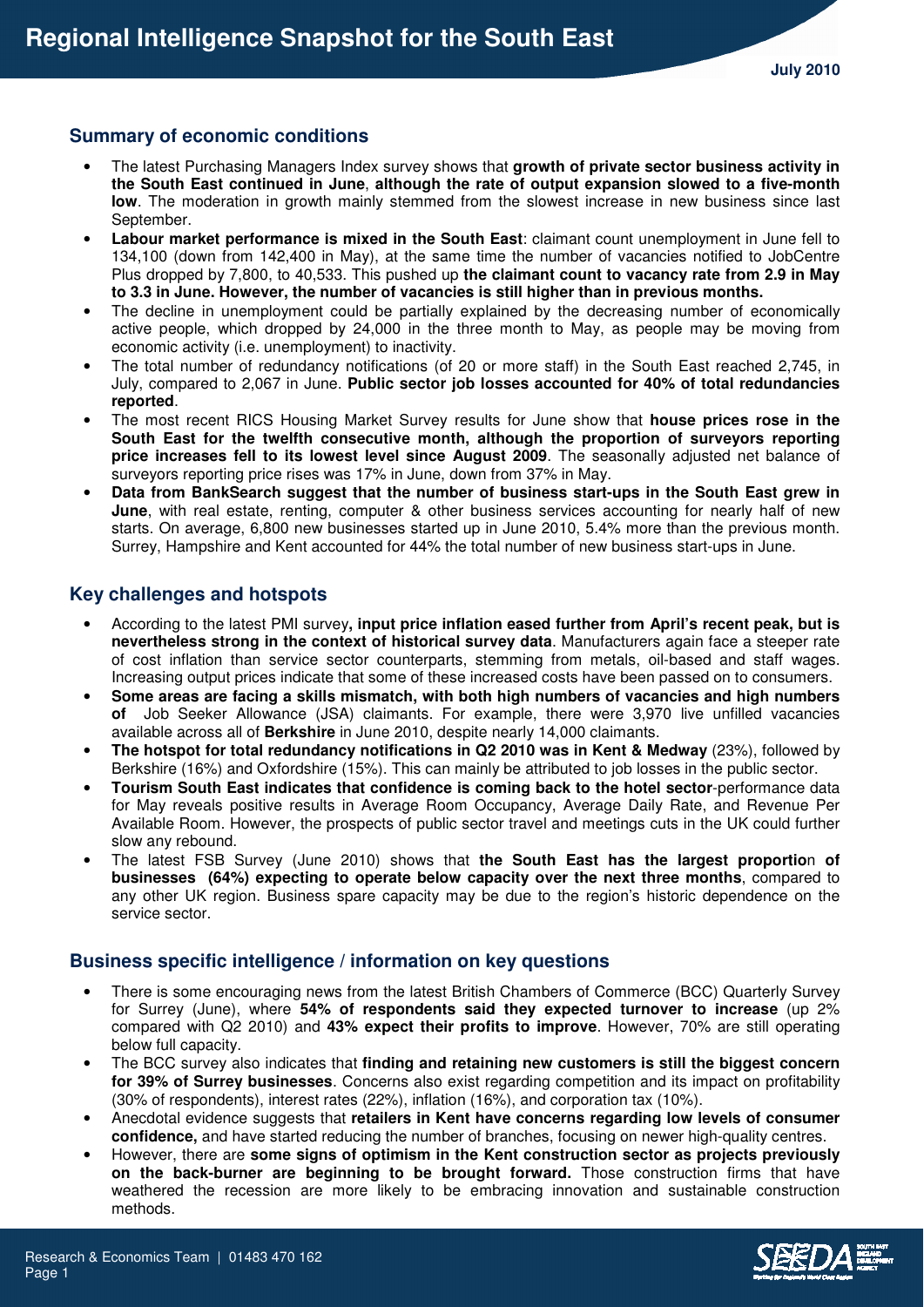# **Sectoral Overview**

### **Manufacturing**

According to the latest statistics from the ONS, manufacturing output in the UK continued to grow in the second quarter of the year. It showed a quarterly growth of 1.6%, up from 1.4% in the previous quarter.

In line with the official data, the most recent CBI – Industrial Trends Survey (July 2010) show that activity within the manufacturing sector picked up strongly in the last quarter (from 12% to 18% of positive responses) as a strong rise in orders and a turn in the stock cycle saw output growth surge to the strongest rate since April 1995. Although the outlook for the quarter ahead is still positive, it is somewhat less upbeat with firms expecting the pace of growth to slow (from 20% to 5% of positive responses) in line with a more moderate increase in orders. The Survey's results also indicate that manufacturing firms continue to be less worried about access to credit, but political and economic conditions abroad are now slightly more of a concern. Following the boost in production, there are signs that capacity use is slowly returning to normal (60% of firms working below capacity though) and more firms plan to expand capacity in the year ahead. Although costs rose sharply again they are not expected to grow as strongly next quarter. Meanwhile, domestic prices rose for the first time since October 2008, however the increase fell short of forecasts and price expectations have now moderated.

Manufacturing performance is rather mixed across different sub-sectors, as reported by the latest CBI – Industrial Trends Survey. Optimism about the business situation facing the UK mechanical engineering industry fell, for though output and total new orders advanced fairly smartly, they are expected to fall next quarter by a faster rate. Such gloomy sentiments are clearly reflected in the South East as well. Business specific intelligence indicates that, for example, **Qinetiq** is to shed 230 jobs at its defence technology plant in Malvern and a further 130 jobs in Farnborough. Equally, **BAe Systems** is to close a factory in Leicester by autumn 2011, with the loss of almost 300 jobs, having failed to win a Ministry of Defence armoured vehicle contract.

Electronic & electrical engineering firms in the UK were more optimistic about the business situation facing their sector than they were three months ago, after a quarter of robust growth in production and employment. However, the picture in the south East seems to be quite the opposite. Business specific intelligence shows that **Hewlett Packard** has unveiled plans to shed 934 jobs, affecting sites in Bracknell, Bristol, Erskine, Hook, London, Milton Keynes and Warrington.

Optimism about the business situation facing the UK motor vehicles & other transport equipment sector advanced a little further. Firms are also planning to spend more on plant and equipment in the coming year than they did in the past twelve months. For instance, business specific intelligence indicates that **Rolls-Royce** is seeing a record surge in production. There are currently an average of 15 models being finished every day at the firm's plant in Goodwood, Chichester – up from an average of four to five cars per day in 2009. However, some otherfirms in the South East are still facing after-effects of recession and hence minimizing costs. For example, **Ricardo** has shed 64 jobs at its automotive engineering site in Shoreham and a further 28 in Leamington Spa.

Optimism about business conditions facing the food, drinks & tobacco industry increased, and there was a fourth successive and much stronger rate of growth in total new orders across the UK. However, there is a mixed picture in the South East as business specific intelligence suggests contrasting trends. On one hand, **Kraft** is expected to shed 120 of the 165 jobs at the Cadbury's administrative office in Uxbridge. Meanwhile, on the other hand, **GVS Assist** is setting up a 22,000 sq ft operations centre for its drinks machines business at the Methley Road Industrial Estate near Castleford.

The paper, printing & recorded media sector in the UK is still having to cope with faster growth in unit costs than in the prices it receives, with a very high rate of cost growth at least being met this

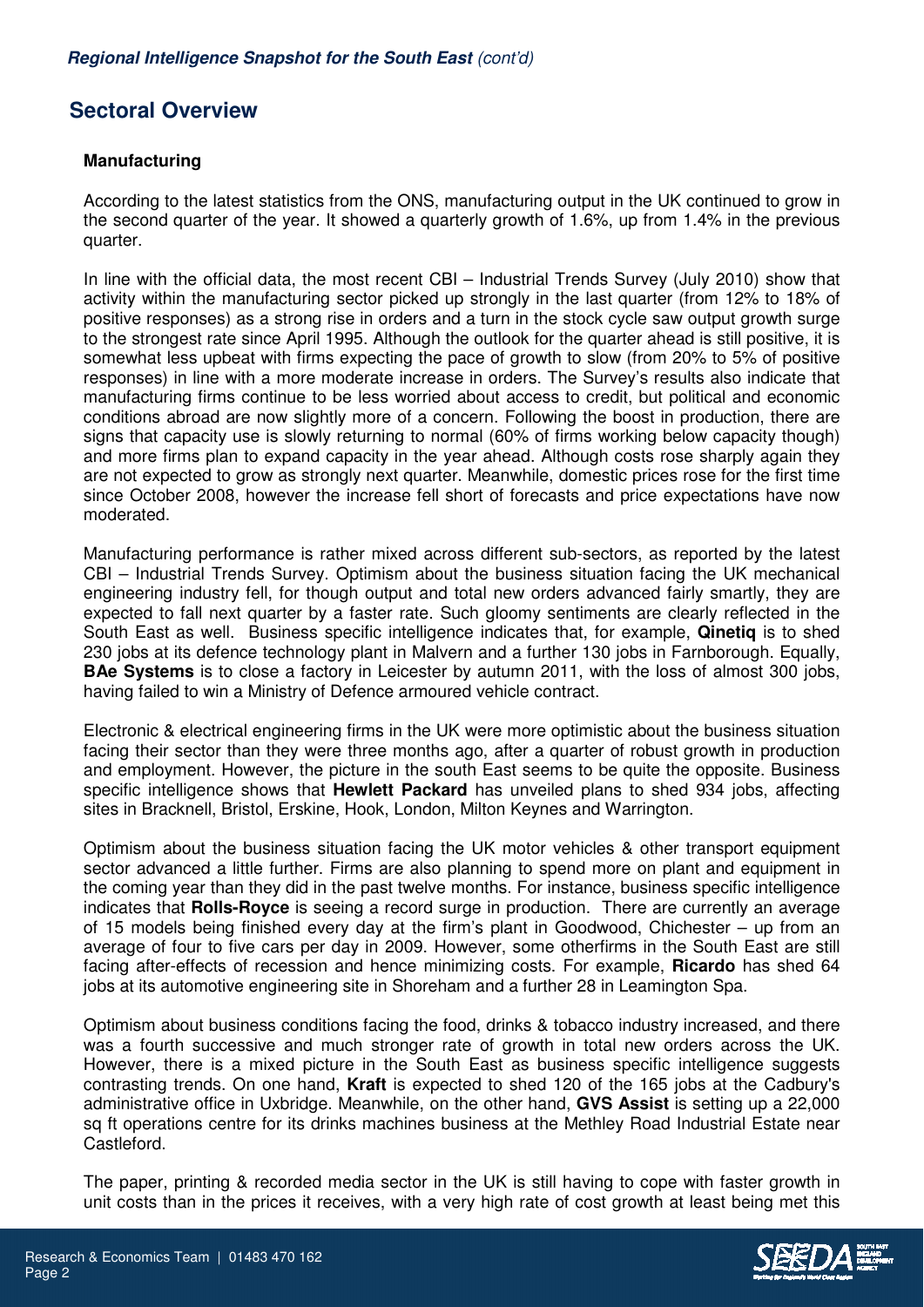# **Regional Intelligence Snapshot for the South East** (cont'd)

quarter with the first selling price inflation since April 2008. Such challenge is also mirrored in the South East where business specific intelligence from Kent shows **Wire Belt Co Ltd** reporting an increase in order book with exports up 60%, largely to Malaysia and Indonesia. Additionally, they are soon to open a representative office in Dubai and hopeful that this will increase further exports

### **Tourism (hospitality & travel)**

Hospitality performance data for May 2010 gathered from over 300 hotels across the South East region reveal positive results in three key performance measures. According to the latest Intelligence Update (July 2010) from Tourism South East, average room occupancy, average daily rate (ADR), and revenue per available room (RevPAR) are all up, bringing confidence back to the hotel sector. In May 2010, the region's hotel occupancy rose 5 percentage points to 74.1%, ADR ended the month up by £3.3 and RevPAR increased on average by £6.2 to £57.

This positive trend in the hospitality sector is also mirrored through the investment plans of some South East districts. For example, a £65m regeneration of **Aldershot town centre** has been given the go-ahead in principle after a unanimous vote by councillors. The WestGate scheme includes a cinema complex, restaurants, a 91-bed hotel, a supermarket and a 522-space car park. Similarly, the **Worthing Borough Council** is to consider revised plans from Hanson Capital Management for the £150m redevelopment of Teville Gate, including a 100-bed hotel, a cinema, 260 flats and the creation of 1,000 jobs.

However, the hospitality sector continues to be hampered by skill deficits, according to the State of the Nation 2010 by People 1<sup>st</sup>. The report says that around 26% of businesses within hospitality employ staff they view as not fully proficient in their jobs – equivalent to 180,000 people. This compares with 19 per cent, or 140,000 people working within the sector, two years ago. The report concludes that customer service skills remain the most common skills gap across the sector.

The picture is very similar within the travel sector. In the first quarter of 2010 overall trip numbers were up 4% in the UK compared to January-March 2009, while trips in England were up 2% in the same period. Regional results for the South East are even more positive. The overall number of trips in the region increased by 17% compared to January-March 2009, while the number of nights and spend also increased by 8% and 10% respectively.

Those positive results are more surprising if we consider the damaging effects of the volcanic ashes to the transport industry. The latest results from the International Passenger Survey for the month of April, the month that Iceland's Eyjafjallajökull volcano started erupting, reveal that the number of overseas residents visiting the UK was 11% lower compared with April 2009.

Looking forward, the latest Intelligence Update from Tourism South East reports that we will see a significant growth in overseas trips in the coming years from the fast growing BRIC nations (Brazil, Russia, India and China) as wealthy households from these countries start to spend their cash on overseas travel.

Domestic flights are also expected to show a better performance from the South East. For instance, business specific intelligence indicates that the **Kent airport** of Manston is to gain a second domestic service by Flybe. The airline is to serve Manchester six days a week in addition to an Edinburgh service. Flights will operate every day except Saturdays.

#### **Financial Services**

According to the latest CBI – Financial Services Survey (June 2010), UK business profitability rose for a fourth successive quarter (up to 20% on balance) supported by widening spreads, a considerable reduction in costs and a modest rise in business volumes. However, the rising trend in profitability seen over the past year is expected to level off next quarter (down to 3% on balance) in spite of very positive expectations for business volumes, growth in income values and further cost reductions. Besides, there was a further rise in training expenditure (up to 15% on balance) and expectations surrounding headcount are positive for the first time since December 2007. However,

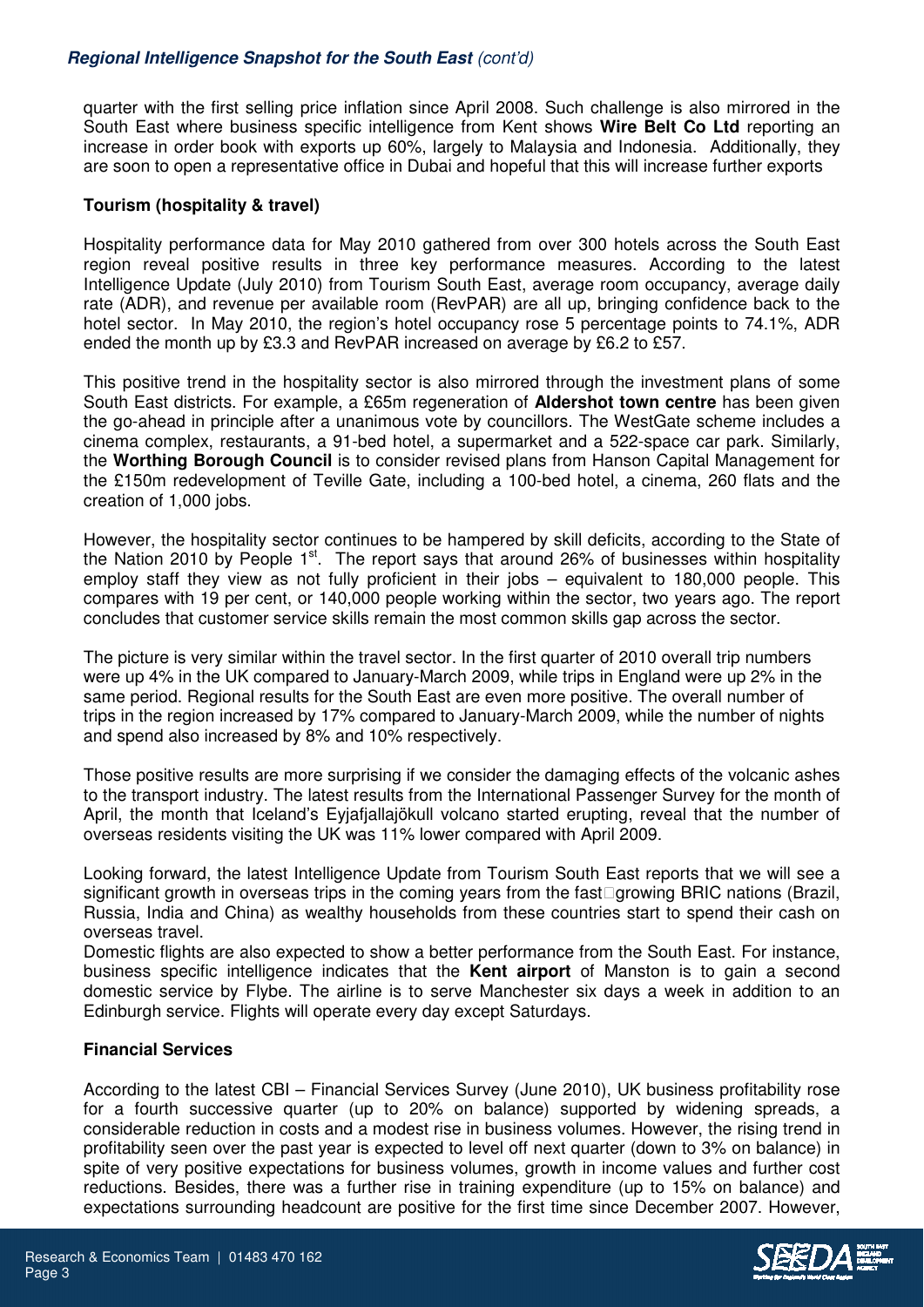# **Regional Intelligence Snapshot for the South East** (cont'd)

investment intentions remain generally weak, although the cost of finance has eased back as a concern. Looking forward, competition is now widely regarded as a limit on business expansion for the year ahead.

The picture is rather mixed across different sub-sectors, as reported by the latest CBI – Financial Services Survey.

Business volumes were broadly flat for UK building societies and overall profitability just increased slightly in the quarter to June 2010. Meanwhile profitability in the banking sector rose for the third consecutive quarter, supported by strong growth in fee/commission income, falling costs and a sharp widening of spreads. This could explain why some building societies in the region are banking their operations. For instance, **Kent Reliance** is negotiating a £50m investment from US private equity firm JC Flowers, in order to create a new bank-style operation that could double in size over the next five years.

In the UK general insurance sector, profitability fell for a third quarter running, with another sharp contraction expected in the next quarter. However, South East companies seem to be more optimistic about their future as it is corroborated by business specific intelligence. **Fortis,** for example, is recruiting a further 100 staff for a new insurance sales and customer service office opening at Turnpike House in Chandler's Ford, Hampshire. Likewise, **Hastings Direct** is planning to create more than 100 new jobs at its Bexhill-based insurance business by the end of the year.

### **Retail & motor trade**

According to the most recent CBI – Distributive Trade Survey (July 2010), retail sales volumes in the UK rose strongly in the year to July, with 33% of positive responses on balance which significantly exceeded expectations. Orders placed upon suppliers also increased and is expected to grow again next month.

The sub-sectoral results from the CBI survey show that grocers, footwear & leather, durable household goods, department stores and chemists all saw large increases in their volumes across the UK. This is corroborated through many examples provided by business specific intelligence from the South East.

In the durable household goods industry, **Best Buy** has announced plans to open new electrical stores in Derby this autumn and in Nottingham in summer 2011. Similarly, a **Panasonic Store** will open in Southampton High Street during June. The store's owner also runs a chain of electrical stores on the south coast.

In the supermarket industry, **The Co-operative** has decided to invest £180,000 converting the existing Somerfield on Fairview Road in Norbury, Surrey. All 35 jobs are due to be saved under the plans, which will feature a new-look store due to open on July 8<sup>th.</sup>

The UK clothing sector also saw an acceleration in sales growth. Business specific intelligence from the South East indicates that **Joules**, the fashion chain, has opened a new store in Lymington, Hampshire. Looking forward, **A Suit That Fits** is planning to open new stores in Cambridge, Leeds, Manchester and Reading to add to its existing sites in London, Bristol and Birmingham. Likewise, **Gant** is to open a new fashion store in Guildford in August, but its Bond Street store in London will close in September.

Despite the buoyant short-term trend in the sector, some retailers are still cautious about trading conditions. Anecdotal evidence from the Kent Economic Board suggests that local retailers are concern about the impact of tax rises, public sector pay freezes and job cuts on the still prevailing low levels of consumer confidence. Indeed, there is continued evidence of retailers reducing the numbers of branches in portfolio – focussing on newer high quality centres – and thus leaving small town centres marginalised.

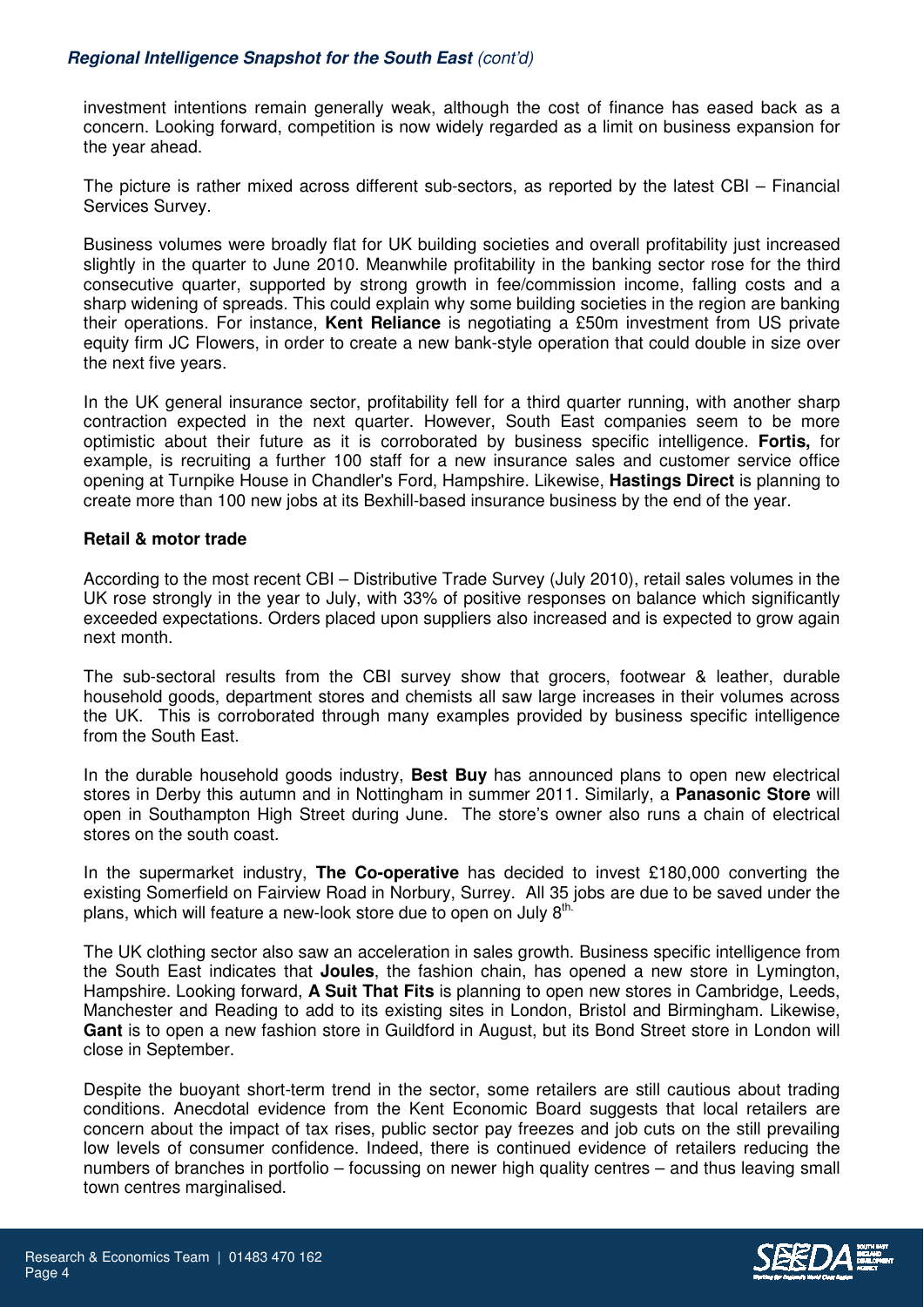# **Regional Intelligence Snapshot for the South East** (cont'd)

The CBI survey's results also suggested that motor trade sales volumes in the UK fell once again in the year to July, but the rate of decline decelerated, despite expectations of another sharp fall. Sales are set to contract again next month. Sales were reported to be below average for the time of year, and are anticipated to stay below seasonal norms in August. However, the picture seems to be quite different across the South East. Business specific intelligence from Oxfordshire indicates that **Mini** sales in the UK are surging ahead. Statistics from the Society of Motor Manufacturers and Traders show 4,925 of the Cowley-built cars were sold during June, 5.6 % more than in the same month last year. During the year to date, 22,266 cars have been sold compared to 17,422 for the same period in 2009, a rise of 27.8 %. In the export markets, anecdotal evidence from Kent suggests that increasing sales to the Chinese market has been supporting **Landrover** & **Jaguar** in recent months.

### **Construction**

The latest figures from the Office of National Statistics showed that construction recorded the largest growth across the UK sectors. Between the first and the second quarter of 2010, the construction output increased by 6.6% (up from -1.6% in the previous quarter) and made a substantial contribution (0.4 percentage points) to the 1.1% UK GDP growth. Anecdotal evidence suggest that the fastest growth since 1963 has been in part because bad weather at the start of the year meant builders were catching up on work that should have taken place then.

The recovery is also mirrored across the South East, particularly in the coastal counties.

Anecdotal evidence from the Kent Economic Board suggests signs of optimism in the construction sector as back-burnered projects are beginning to be brought forward. Besides, those construction companies that have weathered the recession are more likely to be embracing innovation and sustainable construction methods. However, there are still a few concerns about the impact of the reduction in house building on the economy in terms of pent-up demand, and development of supply of accommodation for older people.

Business specific intelligence from Surrey and East Sussex shows further signs of improvement. For example, Spelthorne Borough Council is to consider new plans from **Invista Real Estate** to develop a 111,500 sq ft six-storey office building at the former British Gas site in Staines. Similarly, **Adenstar**, a building firm based in Portslade, is looking to double in size after signing a deal worth £7 million with BA to improve facilities at Heathrow in preparation of the delivery of new aircraft. The company had suffered badly from the economic downturn and laid off more than 80% of its staff.